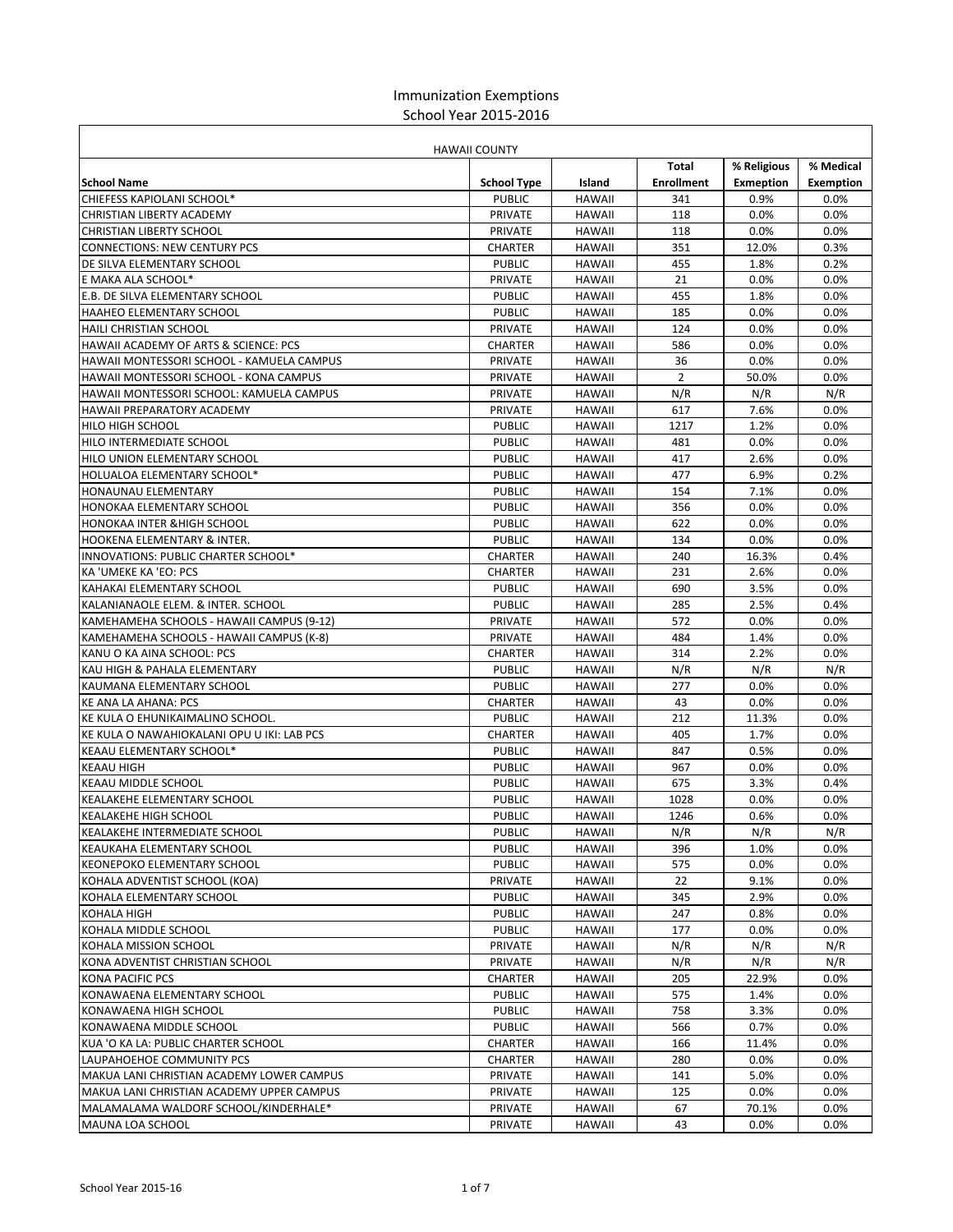|                                                                |                          |               | Total               | % Religious      | % Medical        |
|----------------------------------------------------------------|--------------------------|---------------|---------------------|------------------|------------------|
| <b>School Name</b>                                             | <b>School Type</b>       | Island        | <b>Enrollment</b>   | <b>Exmeption</b> | <b>Exemption</b> |
| MONTESSORI EDUCATION CENTER OF HAWAII - WAIMEA                 | PRIVATE<br><b>PUBLIC</b> | <b>HAWAII</b> | $\mathbf{1}$<br>507 | 0.0%             | 0.0%             |
| MT. VIEW ELEMENTARY SCHOOL<br>NAALEHU ELEMENTARY SCHOOL        | <b>PUBLIC</b>            | <b>HAWAII</b> | 399                 | 5.5%<br>1.5%     | 0.0%<br>0.0%     |
|                                                                |                          | <b>HAWAII</b> |                     |                  |                  |
| PAAUILO ELEM. & INTER. SCHOOL                                  | <b>PUBLIC</b>            | <b>HAWAII</b> | 198<br>433          | 5.1%             | 0.0%<br>0.2%     |
| PAHOA ELEMENTARY SCHOOL                                        | <b>PUBLIC</b>            | <b>HAWAII</b> |                     | 5.8%             |                  |
| PAHOA HIGH & INTER. SCHOOL<br><b>PARKER SCHOOL</b>             | <b>PUBLIC</b>            | <b>HAWAII</b> | 625<br>189          | 0.0%             | 0.0%<br>0.0%     |
|                                                                | PRIVATE<br>PRIVATE       | <b>HAWAII</b> | 155                 | 11.1%<br>0.6%    | 0.6%             |
| ST. JOSEPH ELEMENTARY SCHOOL - HILO                            |                          | <b>HAWAII</b> | 262                 |                  | 0.4%             |
| ST. JOSEPH JR & SR HIGH SCHOOL - HILO                          | PRIVATE                  | <b>HAWAII</b> | 156                 | 0.0%             | 0.0%             |
| VOLCANO SCHOOL OF ARTS & SCIENCES: PCS                         | <b>CHARTER</b>           | <b>HAWAII</b> |                     | 1.3%             |                  |
| <b>WAIAKEA ELEMENTARY SCHOOL</b>                               | <b>PUBLIC</b>            | <b>HAWAII</b> | 820                 | 1.8%             | 0.0%             |
| <b>WAIAKEA HIGH SCHOOL</b>                                     | <b>PUBLIC</b>            | <b>HAWAII</b> | 1188                | 1.8%             | 0.2%             |
| WAIAKEA INTERMEDIATE SCHOOL<br>WAIAKEA-WAENA ELEMENTARY SCHOOL | <b>PUBLIC</b>            | <b>HAWAII</b> | 897<br>717          | 0.1%<br>0.0%     | 0.0%<br>0.0%     |
|                                                                | <b>PUBLIC</b>            | <b>HAWAII</b> |                     |                  |                  |
| <b>WAIKOLOA SCHOOL</b>                                         | <b>PUBLIC</b>            | <b>HAWAII</b> | 748                 | 3.3%             | 0.0%             |
| <b>WAIMEA COUNTRY SCHOOL</b>                                   | PRIVATE                  | <b>HAWAII</b> | N/R                 | N/R              | N/R              |
| WAIMEA ELEMENTARY SCHOOL*                                      | <b>PUBLIC</b>            | <b>HAWAII</b> | 530                 | 3.4%             | 0.0%             |
| WAIMEA MIDDLE SCHOOL PCCS                                      | <b>CHARTER</b>           | <b>HAWAII</b> | 266                 | 0.0%             | 0.0%             |
| WATERS OF LIFE-"WAI OLA": NEW CENTURY PCS                      | <b>CHARTER</b>           | <b>HAWAII</b> | 191                 | 8.9%             | 0.0%             |
| WEST HAWAII EXPLORATION ACADEMY: PCS                           | <b>CHARTER</b>           | <b>HAWAII</b> | 263                 | 7.6%             | 0.0%             |
|                                                                | <b>KAUAI COUNTY</b>      |               |                     |                  |                  |
| CHIEFESS KAMAKAHELEI MIDDLE SCHOOL                             | <b>PUBLIC</b>            | KAUAI         | 952                 | 2.2%             | 0.0%             |
| ELEELE ELEMENTARY SCHOOL                                       | <b>PUBLIC</b>            | KAUAI         | 451                 | 0.0%             | 0.0%             |
| HANALEI ELEMENTARY SCHOOL                                      | <b>PUBLIC</b>            | <b>KAUAI</b>  | N/R                 | N/R              | N/R              |
| <b>ISLAND SCHOOL</b>                                           | PRIVATE                  | KAUAI         | 366                 | 0.0%             | 0.0%             |
| KAHILI ADVENTIST SCHOOL                                        | PRIVATE                  | KAUAI         | 16                  | 0.0%             | 0.0%             |
| KALAHEO ELEMENTARY SCHOOL*                                     | <b>PUBLIC</b>            | KAUAI         | 476                 | 2.9%             | 0.0%             |
| <b>KANUIKAPONO PCS</b>                                         | <b>CHARTER</b>           | KAUAI         | 200                 | 0.0%             | 0.0%             |
| KAPAA ELEMENTARY SCHOOL*                                       | <b>PUBLIC</b>            | KAUAI         | 895                 | 0.0%             | 0.0%             |
| <b>KAPAA HIGH SCHOOL</b>                                       | <b>PUBLIC</b>            | KAUAI         | 990                 | 0.0%             | 0.0%             |
| KAPAA MIDDLE SCHOOL                                            | <b>PUBLIC</b>            | <b>KAUAI</b>  | 635                 | 4.4%             | 0.2%             |
| KAUAI CHRISTIAN ACADEMY                                        | PRIVATE                  | KAUAI         | 45                  | 6.7%             | 0.0%             |
| <b>KAUAI HIGH SCHOOL</b>                                       | <b>PUBLIC</b>            | KAUAI         | N/R                 | N/R              | N/R              |
| <b>KAWAIKINI PCS</b>                                           | <b>CHARTER</b>           | KAUAI         | 141                 | 1.4%             | 0.0%             |
| KE KULA NIIHAU 'O KEKAHA LEARNING CENTER: PCS                  | <b>CHARTER</b>           | <b>KAUAI</b>  | 50                  | 0.0%             | 0.0%             |
| KEKAHA ELEMENTARY SCHOOL                                       | <b>PUBLIC</b>            | KAUAI         | N/R                 | N/R              | N/R              |
| KILAUEA ELEMENTARY SCHOOL                                      | <b>PUBLIC</b>            | KAUAI         | 290                 | 28.3%            | 0.7%             |
| KING KAUMUALII ELEMENTARY SCHOOL                               | <b>PUBLIC</b>            | KAUAI         | 589                 | $0.0\%$          | 0.0%             |
| KOLOA ELEMENTARY SCHOOL                                        | <b>PUBLIC</b>            | KAUAI         | N/R                 | N/R              | N/R              |
| KULA AUPUNI NI'IHAU A KAHELELANI ALOHA: PCS                    | <b>CHARTER</b>           | KAUAI         | 50                  | 0.0%             | 0.0%             |
| NIIHAU HIGH & ELEMENTARY SCHOOL                                | <b>PUBLIC</b>            | NIIHAU        | N/R                 | N/R              | N/R              |
| OLELO CHRISTIAN ACADEMY                                        | PRIVATE                  | KAUAI         | 18                  | $0.0\%$          | 0.0%             |
| PUUKUMU SCHOOL                                                 | PRIVATE                  | <b>KAUAI</b>  | 58                  | 60.3%            | 0.0%             |
| SCHOOL FOR EXAMINING ESSENTIAL QUESTIONS OF SUSTAINABILITY     | <b>PUBLIC</b>            | KAUAI         | N/R                 | N/R              | N/R              |
| ST. CATHERINE SCHOOL*                                          | PRIVATE                  | KAUAI         | 148                 | $0.0\%$          | 0.0%             |
| ST. THERESA SCHOOL KAUAI                                       | PRIVATE                  | KAUAI         | 73                  | $0.0\%$          | 0.0%             |
| WAIMEA CANYON MIDDLE SCHOOL                                    | <b>PUBLIC</b>            | KAUAI         | 423                 | $0.0\%$          | 0.0%             |
| WAIMEA HIGH SCHOOL                                             | <b>PUBLIC</b>            | KAUAI         | 577                 | $0.0\%$          | 0.0%             |
| WILCOX ELEMENTARY SCHOOL                                       | <b>PUBLIC</b>            | <b>KAUAI</b>  | 801                 | 1.6%             | 0.0%             |
|                                                                |                          |               |                     |                  |                  |
|                                                                | <b>MAUI COUNTY</b>       |               |                     |                  |                  |
| LANAI HIGH & ELEMENTARY SCHOOL                                 | <b>PUBLIC</b>            | LANAI         | N/R                 | N/R              | N/R              |
| <b>BALDWIN HIGH SCHOOL</b>                                     | <b>PUBLIC</b>            | MAUI          | 1463                | 0.0%             | 0.0%             |
| CARDEN ACADEMY OF MAUI                                         | PRIVATE                  | <b>MAUI</b>   | 131                 | 0.0%             | 0.0%             |
| DORIS TODD MEMORIAL CHRISTIAN SCH.                             | PRIVATE                  | <b>MAUI</b>   | 153                 | 0.0%             | 0.0%             |
| EMMANUEL LUTHERAN GRADE SCHOOL                                 | PRIVATE                  | MAUI          | 138                 | $0.0\%$          | 0.0%             |
| HAIKU ELEMENTARY SCHOOL                                        | <b>PUBLIC</b>            | MAUI          | N/R                 | N/R              | N/R              |
| HALEAKALA WALDORF SCHOOL                                       | PRIVATE                  | MAUI          | 271                 | 59.0%            | 0.0%             |
| HANA HIGH & ELEMENTARY SCHOOL                                  | <b>PUBLIC</b>            | MAUI          | 359                 | $0.0\%$          | 0.0%             |
| HORIZONS ACADEMY OF MAUI                                       | <b>PRIVATE</b>           | MAUI          | N/R                 | N/R              | N/R              |
| IAO INTERMEDIATE SCHOOL                                        | PUBLIC                   | MAUI          | 925                 | $0.0\%$          | 0.0%             |
| KAAHUMANU HOU CHRISTIAN SCHOOLS                                | PRIVATE                  | MAUI          | N/R                 | N/R              | N/R              |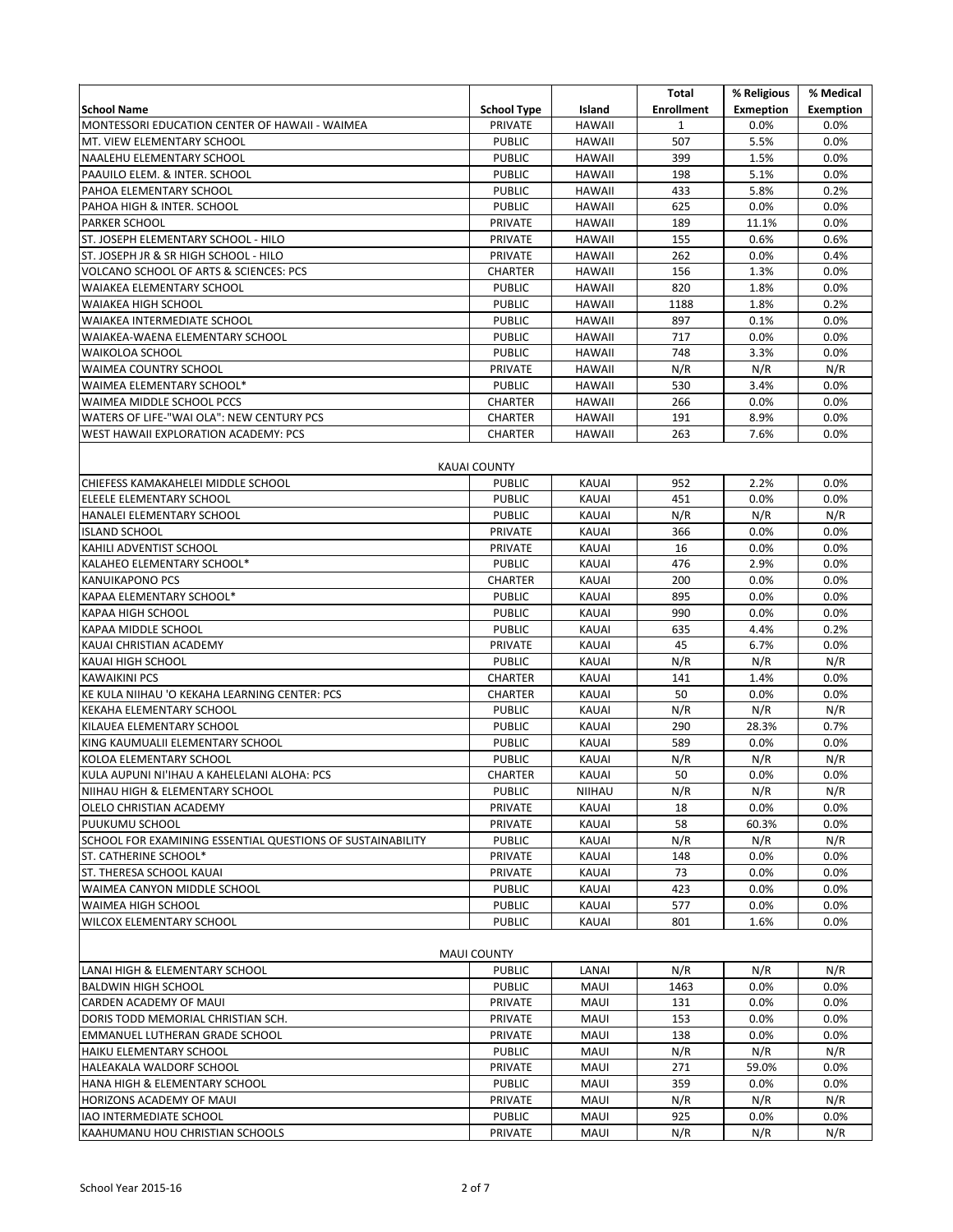|                                                                    |                                 |                                  | Total             | % Religious      | % Medical        |
|--------------------------------------------------------------------|---------------------------------|----------------------------------|-------------------|------------------|------------------|
| <b>School Name</b>                                                 | <b>School Type</b>              | Island                           | <b>Enrollment</b> | <b>Exmeption</b> | <b>Exemption</b> |
| KAHULUI ELEMENTARY SCHOOL                                          | <b>PUBLIC</b>                   | <b>MAUI</b>                      | 957               | 0.0%             | 0.0%             |
| KALAMA INTERMEDIATE SCHOOL                                         | <b>PUBLIC</b>                   | <b>MAUI</b>                      | 305               | 0.0%             | 0.0%             |
| KAMALII ELEMENTARY SCHOOL                                          | <b>PUBLIC</b>                   | <b>MAUI</b>                      | 489               | 5.5%             | 0.0%             |
| KAMEHAMEHA III ELEMENTARY SCHOOL                                   | <b>PUBLIC</b>                   | <b>MAUI</b>                      | 787               | 0.0%             | 0.0%             |
| KAMEHAMEHA SCHOOLS - MAUI CAMPUS*                                  | PRIVATE                         | <b>MAUI</b>                      | 1065              | 0.8%             | 0.0%             |
| KIHEI CHARTER SCHOOL                                               | CHARTER                         | <b>MAUI</b>                      | 533               | 0.0%             | 0.0%             |
| KIHEI ELEMENTARY SCHOOL                                            | <b>PUBLIC</b>                   | <b>MAUI</b>                      | 791               | 0.0%             | 0.0%             |
| KING KEKAULIKE HIGH SCHOOL                                         | <b>PUBLIC</b>                   | <b>MAUI</b>                      | 1035              | 0.0%             | 0.0%             |
| KULA ELEMENTARY SCHOOL                                             | <b>PUBLIC</b>                   | <b>MAUI</b>                      | 426               | 0.0%             | 0.0%             |
| LAHAINA INTERMEDIATE SCHOOL                                        | <b>PUBLIC</b>                   | <b>MAUI</b>                      | 680               | 2.5%             | 0.3%             |
| LAHAINALUNA HIGH SCHOOL                                            | <b>PUBLIC</b>                   | <b>MAUI</b>                      | N/R               | N/R              | N/R              |
| LIHIKAI ELEMENTARY SCHOOL                                          | <b>PUBLIC</b>                   | <b>MAUI</b>                      | 918               | 0.0%             | 0.0%             |
| LOKELANI INTERMEDIATE SCHOOL                                       | <b>PUBLIC</b>                   | <b>MAUI</b>                      | N/R               | N/R              | N/R              |
| MAKAWAO ELEMENTARY SCHOOL                                          | <b>PUBLIC</b>                   | <b>MAUI</b>                      | 544               | 0.0%             | 0.0%             |
| <b>MAUI ADVENTIST</b>                                              | PRIVATE                         | <b>MAUI</b>                      | N/R               | N/R              | N/R              |
| MAUI ADVENTIST SCHOOL                                              | PRIVATE                         | <b>MAUI</b>                      | 23                | 0.0%             | 0.0%             |
| MAUI HIGH SCHOOL                                                   | <b>PUBLIC</b>                   | <b>MAUI</b>                      | 1909              | 0.2%             | 0.0%             |
| MAUI PREPARATORY ACADEMY*                                          | PRIVATE                         | <b>MAUI</b>                      | 201               | 0.0%             | 0.0%             |
| MAUI-WAENA INTERMEDIATE SCHOOL                                     | <b>PUBLIC</b>                   | <b>MAUI</b>                      | 1115              | 0.0%             | 0.0%             |
| MONTESSORI - HALE O KEIKI                                          | PRIVATE                         | <b>MAUI</b>                      | 35                | 14.3%            | 0.0%             |
| MONTESSORI - MAUI                                                  | <b>PRIVATE</b>                  | <b>MAUI</b>                      | 184               | 34.2%            | 1.1%             |
| PAIA ELEMENTARY SCHOOL                                             | <b>PUBLIC</b>                   | <b>MAUI</b>                      | N/R               | N/R              | N/R              |
| POMAIKAI ELEMENTARY SCHOOL*                                        | <b>PUBLIC</b>                   | <b>MAUI</b>                      | 591               | 0.0%             | 0.0%             |
| PRINCESS NAHIENAENA ELEMENTARY SCHOOL*                             | <b>PUBLIC</b>                   | <b>MAUI</b>                      | 738               | 0.0%             | 0.0%             |
| PUKALANI ELEMENTARY SCHOOL                                         | <b>PUBLIC</b>                   | <b>MAUI</b>                      | 403               | 2.2%             | 0.0%             |
| PUU KUKUI ELEMENTARY SCHOOL                                        | <b>PUBLIC</b>                   | <b>MAUI</b>                      | N/R               | N/R              | N/R              |
| ROOTS SCHOOL                                                       | PRIVATE                         | <b>MAUI</b>                      | 45                | 33.3%            | 0.0%             |
| SACRED HEARTS SCHOOL AND ELC PRESCHOOL                             | PRIVATE                         | <b>MAUI</b>                      | 173               | 2.3%             | 0.0%             |
| SEABURY HALL HIGH SCHOOL                                           | PRIVATE                         | <b>MAUI</b>                      | 320               | 1.9%             | 0.0%             |
| SEABURY HALL, MIDDLE                                               | PRIVATE                         | <b>MAUI</b>                      | 134               | 8.2%             | 0.0%             |
| ST. ANTHONY GRADE SCHOOL                                           | PRIVATE                         | <b>MAUI</b>                      | 125               | 0.0%             | 0.0%             |
| ST. ANTHONY JR & SR HIGH SCHOOL                                    | PRIVATE                         | <b>MAUI</b>                      | 144               | 0.0%             | 0.0%             |
| WAIHEE ELEMENTARY SCHOOL                                           | <b>PUBLIC</b>                   | <b>MAUI</b>                      | 741               | 0.0%             | 0.0%             |
| <b>WAILUKU ELEMENTARY SCHOOL</b>                                   | <b>PUBLIC</b>                   | <b>MAUI</b>                      | 703               | 0.0%             | 0.0%             |
| AKAULA SCHOOL                                                      | PRIVATE                         | <b>MOLOKAI</b>                   | 26                | 0.0%             | 0.0%             |
| HOOMANA HOU SCHOOL                                                 | PRIVATE                         | <b>MOLOKAI</b>                   | 5                 | 0.0%             | 0.0%             |
| KAUNAKAKAI ELEMENTARY SCHOOL                                       | <b>PUBLIC</b>                   | MOLOKAI                          | 290               | 0.0%             | 0.0%             |
| KILOHANA ELEMENTARY SCHOOL*                                        | <b>PUBLIC</b>                   | MOLOKAI                          | 80                | 3.8%             | 0.0%             |
| KUALAPUU ELEMENTARY NEW CENTURY PCCS<br>MAUNALOA ELEMENTARY SCHOOL | <b>CHARTER</b><br><b>PUBLIC</b> | <b>MOLOKAI</b><br><b>MOLOKAI</b> | 315<br>58         | 0.0%<br>0.0%     | 0.0%<br>0.0%     |
|                                                                    | PUBLIC                          |                                  | 331               | 0.0%             | 0.0%             |
| MOLOKAI HIGH SCHOOL                                                |                                 | MOLOKAI                          | 176               | 0.0%             |                  |
| MOLOKAI MIDDLE SCHOOL                                              | <b>PUBLIC</b>                   | MOLOKAI                          |                   |                  | 0.0%             |
|                                                                    | <b>HONOLULU COUNTY</b>          |                                  |                   |                  |                  |
| ADVENTIST MALAMA ELEMENTARY SCHOOL                                 | <b>PRIVATE</b>                  | <b>OAHU</b>                      | 63                | $0.0\%$          | 0.0%             |
| AHUIMANU ELEMENTARY SCHOOL                                         | <b>PUBLIC</b>                   | <b>OAHU</b>                      | 2635              | 0.0%             | 0.0%             |
| AIEA ELEMENTARY SCHOOL                                             | <b>PUBLIC</b>                   | <b>OAHU</b>                      | 367               | 0.3%             | 0.0%             |
| AIEA HIGH SCHOOL                                                   | <b>PUBLIC</b>                   | <b>OAHU</b>                      | 1035              | 0.0%             | 0.0%             |
| AIEA INTERMEDIATE SCHOOL                                           | <b>PUBLIC</b>                   | <b>OAHU</b>                      | 585               | 0.2%             | 0.0%             |
| AIKAHI ELEMENTARY SCHOOL                                           | <b>PUBLIC</b>                   | <b>OAHU</b>                      | 449               | 1.3%             | 0.2%             |
| AINA HAINA ELEMENTARY SCHOOL                                       | <b>PUBLIC</b>                   | <b>OAHU</b>                      | 121               | 0.0%             | 0.0%             |
| ALA WAI ELEM                                                       | <b>PUBLIC</b>                   | <b>OAHU</b>                      | N/R               | N/R              | N/R              |
| ALA WAI ELEMENTARY SCHOOL                                          | <b>PUBLIC</b>                   | <b>OAHU</b>                      | N/R               | N/R              | N/R              |
| ALIAMANU ELEMENTARY SCHOOL                                         | <b>PUBLIC</b>                   | <b>OAHU</b>                      | 645               | 0.2%             | 0.0%             |
| ALIAMANU INTERMEDIATE SCHOOL                                       | <b>PUBLIC</b>                   | <b>OAHU</b>                      | 726               | 0.0%             | 0.0%             |
| ALIIOLANI ELEMENTARY SCHOOL                                        | <b>PUBLIC</b>                   | <b>OAHU</b>                      | N/R               | N/R              | N/R              |
| ALVAH SCOTT ELEMENTARY SCHOOL                                      | <b>PUBLIC</b>                   | OAHU                             | 505               | 0.0%             | 0.0%             |
| AMERICAN RENAISSANCE ACADEMY                                       | <b>PRIVATE</b>                  | <b>OAHU</b>                      | 72                | 1.4%             | 0.0%             |
| ANGELS AT PLAY PRESCHOOL AND KINDERGARTEN                          | PRIVATE                         | <b>OAHU</b>                      | 13                | 0.0%             | 0.0%             |
| ANUENUE HAWAIIAN IMMERSION SCHOOL                                  | <b>PUBLIC</b>                   | <b>OAHU</b>                      | 422               | 1.7%             | 0.0%             |
| ASSETS SCHOOL                                                      | <b>PRIVATE</b>                  | OAHU                             | 329               | 1.2%             | 0.3%             |
| AUGUST AHRENS ELEMENTARY SCHOOL                                    | <b>PUBLIC</b>                   | OAHU                             | 1289              | $0.0\%$          | $0.0\%$          |
| BARBERS POINT ELEMENTARY SCHOOL                                    | <b>PUBLIC</b>                   | OAHU                             | 483               | 0.0%             | 0.0%             |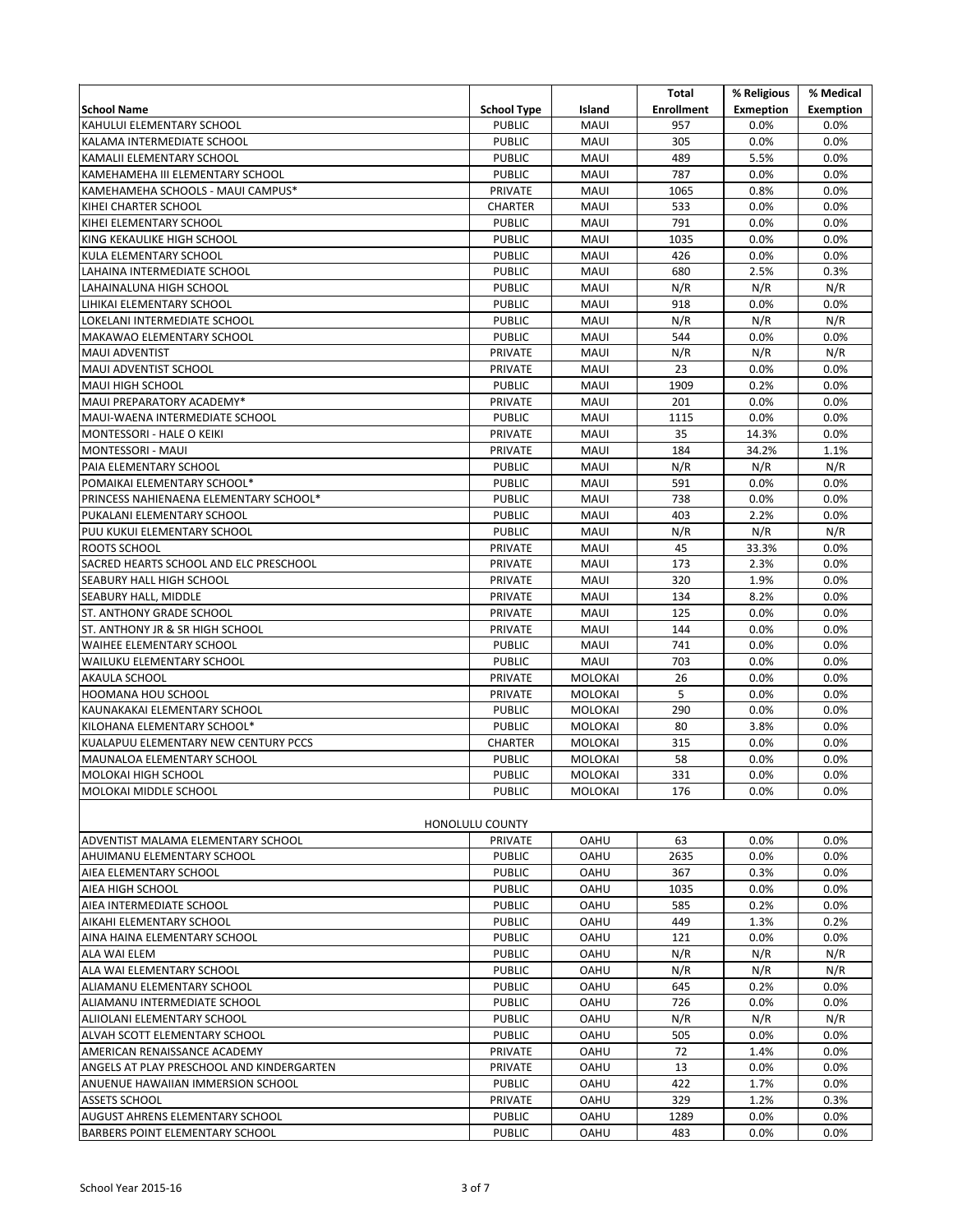| School Name<br>BENJAMIN PARKER ELEMENTARY SCHOOL<br><b>BLANCHE POPE ELEMENTARY SCHOOL</b><br>CALVARY BY THE SEA MONTESSORI SCHOOL | <b>School Type</b><br><b>PUBLIC</b><br><b>PUBLIC</b> | Island<br><b>OAHU</b>      | <b>Enrollment</b><br>N/R | <b>Exmeption</b><br>N/R | <b>Exemption</b> |
|-----------------------------------------------------------------------------------------------------------------------------------|------------------------------------------------------|----------------------------|--------------------------|-------------------------|------------------|
|                                                                                                                                   |                                                      |                            |                          |                         |                  |
|                                                                                                                                   |                                                      |                            |                          |                         | N/R              |
|                                                                                                                                   |                                                      | <b>OAHU</b>                | 229                      | 0.0%                    | 0.0%             |
|                                                                                                                                   | PRIVATE                                              | <b>OAHU</b>                | $\mathbf{1}$             | 0.0%                    | 0.0%             |
| CALVARY CHAPEL CHRISTIAN SCHOOL                                                                                                   | PRIVATE                                              | <b>OAHU</b>                | 182                      | 0.0%                    | 0.0%             |
| <b>CASTLE HIGH SCHOOL</b>                                                                                                         | <b>PUBLIC</b>                                        | <b>OAHU</b>                | 1191                     | 0.3%                    | 0.0%             |
| CATHEDRAL CATHOLIC ACADEMY                                                                                                        | PRIVATE                                              | <b>OAHU</b>                | 62                       | 0.0%                    | 0.0%             |
| CENTRAL CHRISTIAN SCHOOL                                                                                                          | PRIVATE                                              | <b>OAHU</b>                | 12                       | 0.0%                    | 0.0%             |
| CENTRAL MIDDLE SCHOOL                                                                                                             | <b>PUBLIC</b>                                        | <b>OAHU</b>                | 399                      | 0.0%                    | 0.0%             |
| <b>CHRISTIAN ACADEMY</b>                                                                                                          | <b>PRIVATE</b>                                       | <b>OAHU</b>                | 208                      | 4.8%                    | 2.9%             |
| DAMIEN MEMORIAL SCHOOL                                                                                                            | PRIVATE                                              | OAHU                       | 681                      | 0.0%                    | 0.0%             |
| DOLE INTERMEDIATE SCHOOL                                                                                                          | <b>PUBLIC</b>                                        | <b>OAHU</b>                | 272                      | 0.4%                    | 0.0%             |
| ENCHANTED LAKE ELEMENTARY SCHOOL                                                                                                  | <b>PUBLIC</b>                                        | <b>OAHU</b>                | 461                      | 0.0%                    | 0.0%             |
| EWA BEACH ELEMENTARY SCHOOL                                                                                                       | <b>PUBLIC</b>                                        | OAHU                       | 820                      | 0.0%                    | 0.0%             |
| EWA ELEMENTARY SCHOOL                                                                                                             | <b>PUBLIC</b>                                        | <b>OAHU</b>                | 1079                     | 0.0%                    | 0.0%             |
| EWA MAKAI MIDDLE SCHOOL                                                                                                           | <b>PUBLIC</b>                                        | <b>OAHU</b>                | 932                      | 0.0%                    | 0.0%             |
| <b>FARRINGTON HIGH SCHOOL</b>                                                                                                     | <b>PUBLIC</b>                                        | <b>OAHU</b>                | 2276                     | 0.0%                    | 0.0%             |
| FERN ELEMENTARY SCHOOL                                                                                                            | <b>PUBLIC</b>                                        | <b>OAHU</b>                | 513                      | 0.0%                    | 0.0%             |
| FRIENDSHIP CHRISTIAN SCHOOLS - CHURCH CAMPUS                                                                                      | PRIVATE                                              | OAHU                       | N/R                      | N/R                     | N/R              |
| FRIENDSHIP CHRISTIAN SCHOOLS - YOUTH CAMPUS<br>HAHAIONE ELEMENTARY SCHOOL                                                         | <b>PRIVATE</b><br><b>PUBLIC</b>                      | <b>OAHU</b><br><b>OAHU</b> | 151<br>564               | 0.0%<br>0.0%            | 0.0%<br>0.0%     |
| HAKIPUU LEARNING CENTER: A HAWAII PCS                                                                                             | <b>CHARTER</b>                                       | <b>OAHU</b>                | 65                       | 4.6%                    | 0.0%             |
| HALAU KU MANA: A NEW CENTURY PCS                                                                                                  | <b>CHARTER</b>                                       | <b>OAHU</b>                | 141                      | 0.0%                    | 0.0%             |
| HALE KULA ELEMENTARY SCHOOL                                                                                                       | <b>PUBLIC</b>                                        | <b>OAHU</b>                | 744                      | 0.3%                    | 0.0%             |
| HALEIWA ELEMENTARY SCHOOL                                                                                                         | <b>PUBLIC</b>                                        | <b>OAHU</b>                | 206                      | 3.9%                    | 0.0%             |
| HANAHAUOLI SCHOOL*                                                                                                                | <b>PRIVATE</b>                                       | <b>OAHU</b>                | 183                      | 1.6%                    | 1.6%             |
| HANALANI SCHOOLS EARLY CHILDHOOD DIVISION*                                                                                        | PRIVATE                                              | <b>OAHU</b>                | 41                       | 0.0%                    | 0.0%             |
| HANALANI SCHOOLS ELEMENTARY DIVISION                                                                                              | <b>PRIVATE</b>                                       | <b>OAHU</b>                | 253                      | 0.0%                    | 0.0%             |
| HANALANI SCHOOLS UPPER SCHOOL                                                                                                     | <b>PRIVATE</b>                                       | <b>OAHU</b>                | 334                      | 0.0%                    | 0.0%             |
| HAUULA ELEMENTARY SCHOOL*                                                                                                         | <b>PUBLIC</b>                                        | OAHU                       | 328                      | 0.0%                    | 0.0%             |
| HAWAII BAPTIST ACADEMY*                                                                                                           | PRIVATE                                              | <b>OAHU</b>                | 1052                     | 0.0%                    | 0.0%             |
| HAWAII CENTER FOR THE DEAF & BLIND                                                                                                | <b>PRIVATE</b>                                       | <b>OAHU</b>                | 39                       | 0.0%                    | 0.0%             |
| HAWAII TECHNOLOGY ACADEMY                                                                                                         | <b>CHARTER</b>                                       | <b>OAHU</b>                | 893                      | 0.0%                    | 0.0%             |
| <b>HAWAIIAN MISSION ACADEMY</b>                                                                                                   | PRIVATE                                              | OAHU                       | 106                      | 0.9%                    | 0.0%             |
| HAWAIIAN MISSION ACADEMY - WINDWARD CAMPUS                                                                                        | <b>PRIVATE</b>                                       | <b>OAHU</b>                | 83                       | 10.8%                   | 0.0%             |
| HAWAIIAN MISSION ELEM & INTER                                                                                                     | <b>PRIVATE</b>                                       | <b>OAHU</b>                | 109                      | 4.6%                    | 0.0%             |
| <b>HEEIA ELEMENTARY SCHOOL</b>                                                                                                    | <b>PUBLIC</b>                                        | <b>OAHU</b>                | 468                      | 0.0%                    | 0.0%             |
| HELEMANO ELEMENTARY SCHOOL                                                                                                        | <b>PUBLIC</b>                                        | OAHU                       | 584                      | 0.0%                    | 0.0%             |
| HICKAM ELEMENTARY SCHOOL                                                                                                          | <b>PUBLIC</b>                                        | <b>OAHU</b>                | 556                      | 0.0%                    | 0.0%             |
| HIGHLANDS INTERMEDIATE SCHOOL                                                                                                     | <b>PUBLIC</b>                                        | <b>OAHU</b>                | 467                      | 0.2%                    | 0.2%             |
| HOALA SCHOOL                                                                                                                      | PRIVATE                                              | OAHU                       | 92                       | 0.0%                    | 0.0%             |
| HOKULANI ELEMENTARY SCHOOL                                                                                                        | <b>PUBLIC</b>                                        | <b>OAHU</b>                | 130                      | 3.8%                    | 0.0%             |
| HOLOMUA ELEMENTARY SCHOOL*                                                                                                        | <b>PUBLIC</b>                                        | <b>OAHU</b>                | 1214                     | 0.0%                    | 0.0%             |
| HOLY FAMILY CATHOLIC ACADEMY                                                                                                      | PRIVATE                                              | <b>OAHU</b>                | 451                      | 0.0%                    | 0.0%             |
| HOLY NATIVITY SCHOOL                                                                                                              | PRIVATE                                              | <b>OAHU</b>                | 107                      | 1.9%                    | 0.0%             |
| HONGWANJI MISSION SCHOOL                                                                                                          | PRIVATE                                              | <b>OAHU</b>                | 297                      | 0.0%                    | 0.0%             |
| HONOLULU WALDORF SCHOOL*                                                                                                          | PRIVATE                                              | <b>OAHU</b>                | 242                      | 0.0%                    | 0.0%             |
| HONOWAI ELEMENTARY SCHOOL                                                                                                         | <b>PUBLIC</b>                                        | <b>OAHU</b>                | 744                      | 0.0%                    | 0.0%             |
| HOOKELE ELEMENTARY SCHOOL                                                                                                         | <b>PUBLIC</b>                                        | <b>OAHU</b>                | 469                      | 0.4%                    | 0.0%             |
| HUAKAILANI SCHOOL                                                                                                                 | PRIVATE                                              | <b>OAHU</b>                | 26                       | 15.4%                   | 0.0%             |
| ILIAHI ELEMENTARY SCHOOL                                                                                                          | <b>PUBLIC</b>                                        | <b>OAHU</b>                | 422                      | 0.2%                    | 0.0%             |
| ILIMA INTERMEDIATE SCHOOL<br>IOLANI SCHOOL*                                                                                       | <b>PUBLIC</b>                                        | <b>OAHU</b>                | 880                      | 0.0%                    | 0.0%             |
|                                                                                                                                   | <b>PRIVATE</b>                                       | <b>OAHU</b>                | 1904<br>708              | 0.0%                    | 0.0%<br>0.0%     |
| IROQUOIS POINT ELEMENTARY SCHOOL                                                                                                  | <b>PUBLIC</b>                                        | OAHU                       | 481                      | 0.1%                    | 0.0%             |
| <b>ISLAND PACIFIC ACADEMY</b><br>JAMES CAMPBELL HIGH SCHOOL                                                                       | PRIVATE<br><b>PUBLIC</b>                             | <b>OAHU</b><br><b>OAHU</b> | 3018                     | 0.0%<br>0.0%            | 0.0%             |
| JARRETT INTERMEDIATE SCHOOL                                                                                                       | <b>PUBLIC</b>                                        | <b>OAHU</b>                | 152                      | 0.0%                    | 0.0%             |
| JEFFERSON ELEMENTARY SCHOOL                                                                                                       | <b>PUBLIC</b>                                        | OAHU                       | 401                      | 2.0%                    | 0.0%             |
| KA' ELEPULU ELEMENTARY SCHOOL                                                                                                     | <b>PUBLIC</b>                                        | <b>OAHU</b>                | 187                      | 0.0%                    | 0.0%             |
| KA WAIHONA O KA NA AUAO: NEW CENTURY PCS                                                                                          | CHARTER                                              | OAHU                       | 627                      | 0.0%                    | 0.0%             |
| KAAAWA ELEMENTARY SCHOOL                                                                                                          | <b>PUBLIC</b>                                        | OAHU                       | 127                      | 11.0%                   | 0.0%             |
| KAAHUMANU ELEMENTARY SCHOOL                                                                                                       | <b>PUBLIC</b>                                        | <b>OAHU</b>                | 535                      | 0.2%                    | 0.0%             |
| KAALA ELEMENTARY SCHOOL                                                                                                           | <b>PUBLIC</b>                                        | OAHU                       | 408                      | 0.0%                    | 0.0%             |
| KAEWAI ELEMENTARY SCHOOL                                                                                                          | <b>PUBLIC</b>                                        | OAHU                       | 353                      | $0.0\%$                 | $0.0\%$          |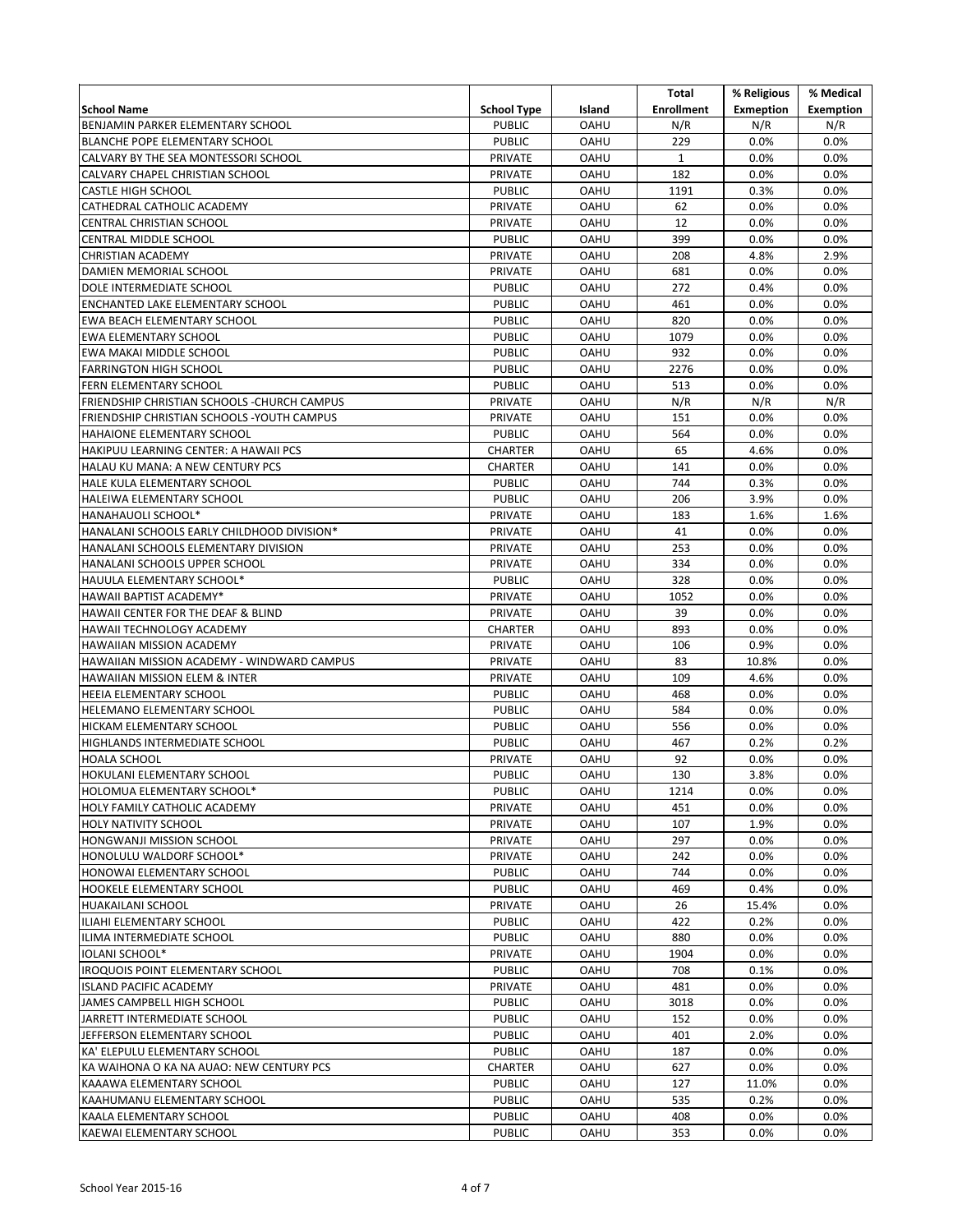|                                                             |                                |                            | Total             | % Religious      | % Medical        |
|-------------------------------------------------------------|--------------------------------|----------------------------|-------------------|------------------|------------------|
| <b>School Name</b>                                          | <b>School Type</b>             | Island                     | <b>Enrollment</b> | <b>Exmeption</b> | <b>Exemption</b> |
| KAHALA ELEMENTARY SCHOOL                                    | <b>PUBLIC</b>                  | <b>OAHU</b>                | N/R               | N/R              | N/R              |
| KAHALUU ELEMENTARY SCHOOL                                   | <b>PUBLIC</b>                  | OAHU                       | N/R               | N/R              | N/R              |
| KAHUKU ELEMENTARY SCHOOL                                    | <b>PUBLIC</b>                  | OAHU                       | 417               | 0.0%             | 0.0%             |
| KAHUKU HIGH & INTER. SCHOOL                                 | <b>PUBLIC</b>                  | <b>OAHU</b>                | 1373              | 0.5%             | 0.0%             |
| KAILUA ELEMENTARY SCHOOL                                    | <b>PUBLIC</b>                  | <b>OAHU</b>                | 362               | 0.0%             | 0.0%             |
| KAILUA HIGH SCHOOL                                          | <b>PUBLIC</b>                  | OAHU                       | 717               | 0.6%             | 0.1%             |
| KAILUA INTERMEDIATE SCHOOL                                  | <b>PUBLIC</b>                  | OAHU                       | N/R               | N/R              | N/R              |
| KAIMILOA ELEMENTARY SCHOOL                                  | <b>PUBLIC</b>                  | OAHU                       | 669               | 0.0%             | 0.0%             |
| KAIMUKI CHRISTIAN SCHOOL                                    | <b>PRIVATE</b>                 | OAHU                       | 257               | 2.7%             | 0.0%             |
| <b>KAIMUKI HIGH SCHOOL</b>                                  | <b>PUBLIC</b>                  | OAHU                       | 738               | 0.0%             | 0.0%             |
| KAIMUKI MIDDLE / POHUKAINA SCHOOL                           | <b>PUBLIC</b>                  | OAHU                       | 672               | 1.6%             | 0.0%             |
| KAINALU ELEMENTARY SCHOOL                                   | <b>PUBLIC</b>                  | OAHU                       | 484               | 0.0%             | 0.0%             |
| <b>KAISER HIGH SCHOOL</b>                                   | <b>PUBLIC</b>                  | OAHU                       | N/R               | N/R              | N/R              |
| KAIULANI ELEMENTARY SCHOOL                                  | <b>PUBLIC</b>                  | OAHU                       | 377               | 0.3%             | 0.0%             |
| KALAHEO HIGH SCHOOL                                         | <b>PUBLIC</b>                  | OAHU                       | 884               | 0.0%             | 0.0%             |
| KALAKAUA MIDDLE SCHOOL                                      | <b>PUBLIC</b>                  | OAHU                       | 683               | 0.0%             | 0.0%             |
| <b>KALANI HIGH SCHOOL</b>                                   | <b>PUBLIC</b>                  | OAHU                       | 1332              | 0.2%             | 0.0%             |
| KALEIOPUU ELEMENTARY SCHOOL                                 | <b>PUBLIC</b>                  | OAHU                       | 882               | 0.2%             | 0.0%             |
| KALIHI ELEMENTARY SCHOOL                                    | <b>PUBLIC</b>                  | OAHU                       | 276               | 0.0%             | 0.0%             |
| KALIHI-KAI ELEMENTARY SCHOOL*                               | <b>PUBLIC</b>                  | <b>OAHU</b>                | 604               | 0.0%             | 0.0%             |
| KALIHI-UKA ELEMENTARY SCHOOL                                | <b>PUBLIC</b>                  | <b>OAHU</b>                | 260               | 0.0%             | 0.0%             |
| KALIHI-WAENA ELEMENTARY SCHOOL                              | <b>PUBLIC</b>                  | OAHU                       | 544               | 0.0%             | 0.0%             |
| KAMAILE ELEMENTARY PUBLIC CHARTER SCHOOL                    | <b>CHARTER</b>                 | <b>OAHU</b>                | 902               | 0.0%             | 0.0%             |
| KAMEHAMEHA KAPALAMA ELEMENTARY SCHOOL                       | <b>PRIVATE</b>                 | <b>OAHU</b>                | N/R               | N/R              | N/R              |
| KAMEHAMEHA KAPALAMA HIGH SCHOOL                             | <b>PRIVATE</b>                 | <b>OAHU</b>                | N/R               | N/R              | N/R              |
| KAMEHAMEHA KAPALAMA MIDDLE SCHOOL                           | <b>PRIVATE</b>                 | <b>OAHU</b>                | N/R               | N/R              | N/R              |
| KAMILOIKI ELEMENTARY SCHOOL                                 | <b>PUBLIC</b>                  | <b>OAHU</b>                | 413               | 1.7%             | 0.0%             |
| KANEOHE ELEMENTARY SCHOOL*                                  | <b>PUBLIC</b>                  | <b>OAHU</b>                | 615               | 0.0%             | 0.0%             |
| KANOELANI ELEMENTARY SCHOOL                                 | <b>PUBLIC</b>                  | <b>OAHU</b>                | 743               | 0.1%             | 0.1%             |
| KAPALAMA ELEMENTARY SCHOOL                                  | <b>PUBLIC</b>                  | <b>OAHU</b>                | 553               | 0.0%             | 0.0%             |
| KAPOLEI ELEMENTARY SCHOOL                                   | <b>PUBLIC</b>                  | <b>OAHU</b>                | 896               | 0.1%             | 0.0%             |
| <b>KAPOLEI HIGH SCHOOL</b>                                  | <b>PUBLIC</b>                  | <b>OAHU</b>                | 2013              | 0.0%             | 0.0%             |
| <b>KAPOLEI MIDDLE SCHOOL</b>                                | <b>PUBLIC</b>                  | <b>OAHU</b>                | 1435              | 0.3%             | 0.0%             |
| KAPUNAHALA ELEMENTARY SCHOOL<br>KAULUWELA ELEMENTARY SCHOOL | <b>PUBLIC</b><br><b>PUBLIC</b> | <b>OAHU</b><br><b>OAHU</b> | 548<br>375        | 0.0%<br>0.0%     | 0.0%<br>0.0%     |
| KAWAIAHAO SCHOOL                                            | <b>PRIVATE</b>                 | <b>OAHU</b>                | N/R               | N/R              | N/R              |
| KAWANANAKOA MIDDLE SCHOOL                                   | <b>PUBLIC</b>                  | OAHU                       | 823               | 0.2%             | 0.0%             |
| KE KULA O SAMUEL M KAMAKAU: LAB PCS                         | <b>PUBLIC</b>                  | <b>OAHU</b>                | N/R               | N/R              | N/R              |
| KE KULA O SAMUEL M. KAMAKAU: LAB PCS                        | <b>CHARTER</b>                 | OAHU                       | 229               | 10.5%            | 0.0%             |
| KEOLU ELEMENTARY SCHOOL                                     | <b>PUBLIC</b>                  | OAHU                       | 132               | 0.8%             | 0.0%             |
| KEONEULA (OCEAN POINTE) ELEMENTARY*                         | <b>PUBLIC</b>                  | <b>OAHU</b>                | 940               | 0.4%             | 0.0%             |
| KING INTERMEDIATE SCHOOL                                    | <b>PUBLIC</b>                  | <b>OAHU</b>                | 669               | 0.6%             | $0.0\%$          |
| KIPAPA ELEMENTARY SCHOOL                                    | <b>PUBLIC</b>                  | <b>OAHU</b>                | 601               | 0.3%             | 0.0%             |
| KOKO HEAD ELEMENTARY SCHOOL                                 | <b>PUBLIC</b>                  | <b>OAHU</b>                | 318               | $0.0\%$          | 0.0%             |
| KOOLAU BAPTIST CHURCH ACADEMY                               | PRIVATE                        | <b>OAHU</b>                | 134               | 4.5%             | $0.0\%$          |
| KUHIO ELEMENTARY SCHOOL                                     | <b>PUBLIC</b>                  | <b>OAHU</b>                | N/R               | N/R              | N/R              |
| LA PIETRA - HAWAII SCHOOLS FOR GIRLS                        | PRIVATE                        | <b>OAHU</b>                | 170               | 1.2%             | 1.2%             |
| LAIE ELEMENTARY SCHOOL                                      | <b>PUBLIC</b>                  | <b>OAHU</b>                | 653               | 2.6%             | 0.0%             |
| LANAKILA BAPTIST ELEMENTARY SCHOOLS                         | PRIVATE                        | OAHU                       | N/R               | N/R              | N/R              |
| LANAKILA BAPTIST JR/SR SCHOOL                               | PRIVATE                        | <b>OAHU</b>                | N/R               | N/R              | N/R              |
| LANAKILA ELEMENTARY SCHOOL                                  | <b>PUBLIC</b>                  | <b>OAHU</b>                | 388               | $0.0\%$          | 0.0%             |
| LANIKAI ELEMENTARY SCHOOL - PCS                             | <b>CHARTER</b>                 | <b>OAHU</b>                | 328               | 10.1%            | 0.0%             |
| LE JARDIN ACADEMY                                           | PRIVATE                        | <b>OAHU</b>                | 778               | $0.0\%$          | $0.0\%$          |
| LEHUA ELEMENTARY SCHOOL                                     | <b>PUBLIC</b>                  | <b>OAHU</b>                | 263               | $0.0\%$          | 0.0%             |
| LEIHOKU ELEMENTARY SCHOOL                                   | <b>PUBLIC</b>                  | <b>OAHU</b>                | 948               | $0.0\%$          | $0.0\%$          |
| LEILEHUA HIGH SCHOOL                                        | <b>PUBLIC</b>                  | OAHU                       | 1650              | $0.0\%$          | 0.0%             |
| LIHOLIHO ELEMENTARY SCHOOL                                  | <b>PUBLIC</b>                  | OAHU                       | 439               | 2.1%             | 0.0%             |
| LIKELIKE ELEMENTARY SCHOOL                                  | <b>PUBLIC</b>                  | <b>OAHU</b>                | 351               | 0.0%             | 0.0%             |
| LINAPUNI ELEMENTARY SCHOOL                                  | <b>PUBLIC</b>                  | <b>OAHU</b>                | 137               | $0.0\%$          | 0.0%             |
| LINCOLN ELEMENTARY SCHOOL*                                  | <b>PUBLIC</b>                  | OAHU                       | 337               | $0.0\%$          | 0.0%             |
| LOVELAND ACADEMY                                            | PRIVATE                        | OAHU                       | N/R               | N/R              | N/R              |
| LUNALILO ELEMENTARY SCHOOL                                  | <b>PUBLIC</b>                  | OAHU                       | 399               | 0.5%             | 0.0%             |
| LUTHERAN HIGH SCHOOL OF HAWAII                              | PRIVATE                        | OAHU                       | 39                | 0.0%             | 0.0%             |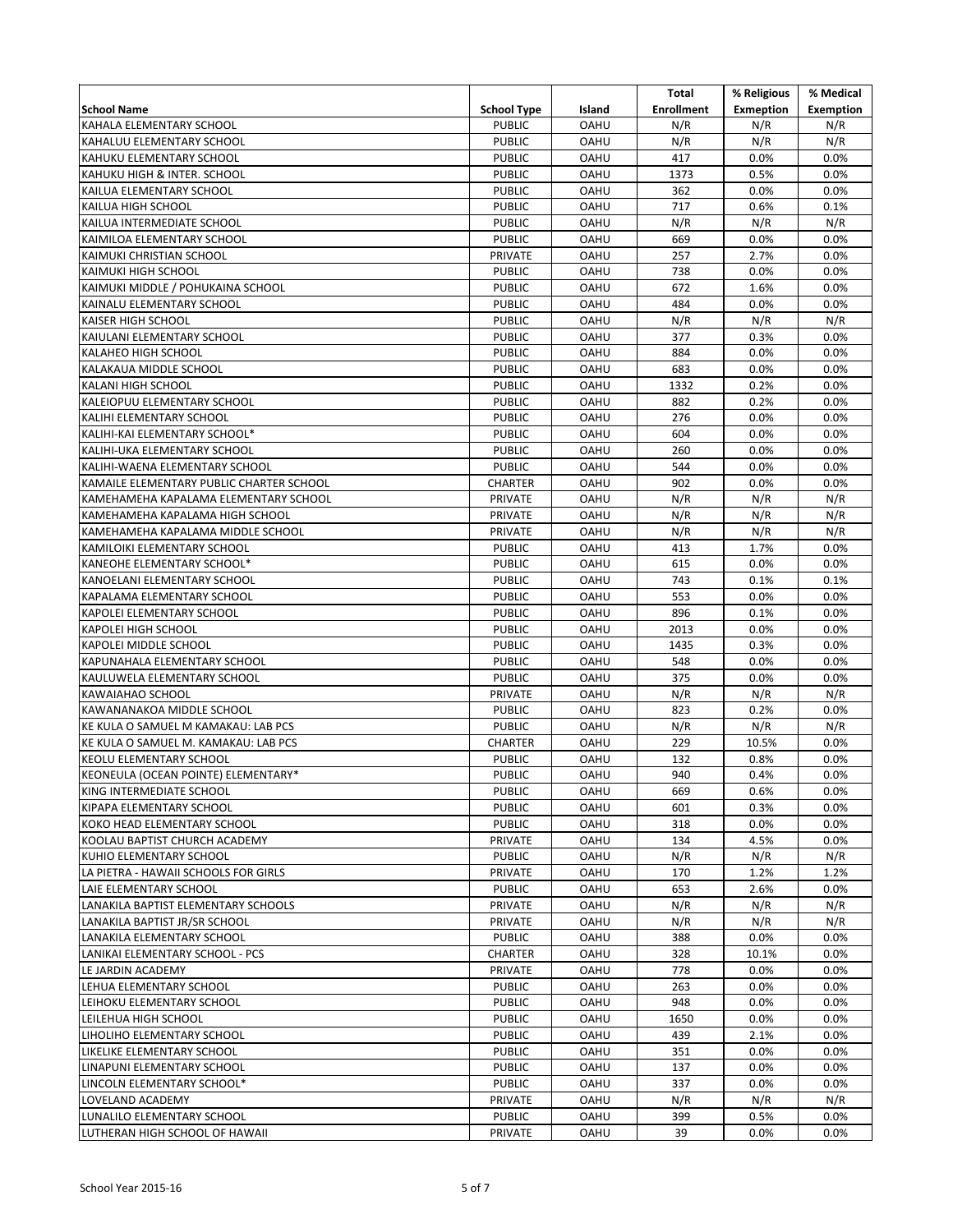|                                                            |                                 |                     | Total             | % Religious      | % Medical        |
|------------------------------------------------------------|---------------------------------|---------------------|-------------------|------------------|------------------|
| <b>School Name</b>                                         | <b>School Type</b>              | Island              | <b>Enrollment</b> | <b>Exmeption</b> | <b>Exemption</b> |
| MAEMAE ELEMENTARY SCHOOL                                   | <b>PUBLIC</b>                   | <b>OAHU</b>         | 769               | 0.0%             | 0.0%             |
| MAILI BIBLE SCHOOL                                         | <b>PRIVATE</b>                  | OAHU                | 73                | 0.0%             | 0.0%             |
| MAILI ELEMENTARY SCHOOL*                                   | <b>PUBLIC</b>                   | OAHU                | 987               | 0.0%             | 0.0%             |
| <b>MAKAHA ELEMENTARY SCHOOL</b>                            | <b>PUBLIC</b>                   | <b>OAHU</b>         | 560               | 0.0%             | 0.0%             |
| <b>MAKAKILO ELEMENTARY SCHOOL</b>                          | <b>PUBLIC</b>                   | <b>OAHU</b>         | 504               | 0.0%             | 0.0%             |
| MAKALAPA ELEMENTARY SCHOOL*                                | <b>PUBLIC</b>                   | OAHU                | 752               | 0.5%             | 0.3%             |
| MALAMA HONUA PUBLIC CHARTER SCHOOL                         | <b>CHARTER</b>                  | OAHU                | 63                | 0.0%             | 0.0%             |
| <b>MANANA ELEMENTARY SCHOOL</b>                            | <b>PUBLIC</b>                   | <b>OAHU</b>         | N/R               | N/R              | N/R              |
| MANOA ELEMENTARY SCHOOL*                                   | <b>PUBLIC</b>                   | <b>OAHU</b>         | 530               | 0.0%             | 0.0%             |
| <b>MARYKNOLL GRADE SCHOOL</b>                              | <b>PRIVATE</b>                  | OAHU                | 776               | 0.0%             | 0.0%             |
| MARYKNOLL HIGH SCHOOL                                      | <b>PRIVATE</b>                  | <b>OAHU</b>         | 509               | 0.0%             | 0.0%             |
| MAUKA LANI ELEMENTARY SCHOOL                               | <b>PUBLIC</b>                   | <b>OAHU</b>         | 612               | 0.7%             | 0.0%             |
| MAUNAWILI ELEMENTARY SCHOOL                                | <b>PUBLIC</b>                   | OAHU                | 357               | 0.0%             | 0.0%             |
| MCKINLEY HIGH SCHOOL                                       | <b>PUBLIC</b>                   | OAHU                | 1592              | 0.0%             | 0.0%             |
| MID-PACIFIC INSTITUTE                                      | <b>PRIVATE</b>                  | OAHU                | 1513              | 0.0%             | 0.0%             |
| MILILANI ' IKE ELEMENTARY SCHOOL                           | <b>PUBLIC</b>                   | OAHU                | 796               | 0.3%             | 0.0%             |
| MILILANI HIGH SCHOOL                                       | <b>PUBLIC</b>                   | <b>OAHU</b>         | 2517              | 0.0%             | 0.0%             |
| MILILANI MAUKA ELEMENTARY SCHOOL                           | <b>PUBLIC</b>                   | OAHU                | 829               | 1.3%             | 0.0%             |
| MILILANI MIDDLE SCHOOL                                     | <b>PUBLIC</b>                   | <b>OAHU</b>         | 1861              | 0.0%             | 0.0%             |
| MILILANI-UKA ELEMENTARY SCHOOL                             | <b>PUBLIC</b>                   | <b>OAHU</b>         | 647               | 0.9%             | 0.0%             |
| MILILANI WAENA ELEMENTARY SCHOOL*                          | <b>PUBLIC</b>                   | <b>OAHU</b>         | 764               | 0.0%             | 0.0%             |
| MOANALUA ELEMENTARY SCHOOL                                 | <b>PUBLIC</b>                   | OAHU                | 612               | 1.1%             | 0.2%             |
| MOANALUA HIGH SCHOOL                                       | <b>PUBLIC</b>                   | <b>OAHU</b>         | 1987              | 0.0%             | 0.0%             |
| MOANALUA MIDDLE SCHOOL                                     | <b>PUBLIC</b>                   | <b>OAHU</b>         | 421               | 1.2%             | 0.2%             |
| MOKAPU ELEMENTARY SCHOOL - (KMCBH)                         | <b>PUBLIC</b>                   | OAHU                | 846               | 0.0%             | 0.0%             |
| MOKULELE ELEMENTARY SCHOOL                                 | <b>PUBLIC</b>                   | OAHU                | 356               | 0.0%             | 0.0%             |
| MOMILANI ELEMENTARY SCHOOL                                 | <b>PUBLIC</b>                   | OAHU                | 412               | 0.0%             | 0.0%             |
| MONTESSORI COMMUNITY SCHOOL                                | <b>PRIVATE</b>                  | <b>OAHU</b>         | 89                | 2.2%             | 0.0%             |
| MONTESSORI LAB. AT CHAMINADE U                             | PRIVATE                         | <b>OAHU</b>         | 9                 | 0.0%             | 0.0%             |
| MO'O SCHOOL                                                | <b>PRIVATE</b>                  | <b>OAHU</b>         | 8                 | 0.0%             | 0.0%             |
| MYRON B. THOMPSON ACADEMY: PCS                             | <b>CHARTER</b>                  | <b>OAHU</b>         | 625               | 16.2%            | 0.0%             |
| NANAIKAPONO ELEMENTARY SCHOOL*                             | <b>PUBLIC</b>                   | <b>OAHU</b>         | 834               | 0.0%             | 0.0%             |
| NANAKULI ELEMENTARY SCHOOL                                 | <b>PUBLIC</b>                   | OAHU                | 443               | 0.0%             | 0.0%             |
| NANAKULI HIGH & INTERMEDIATE SCHOOL                        | <b>PUBLIC</b><br><b>PRIVATE</b> | OAHU                | 1064<br>156       | 0.0%<br>0.0%     | 0.0%<br>0.6%     |
| <b>NAVY HALE KEIKI SCHOOL</b><br>NEW HOPE CHRISTIAN SCHOOL | <b>PRIVATE</b>                  | OAHU<br><b>OAHU</b> | 62                | 0.0%             | 0.0%             |
| NIMITZ ELEMENTARY SCHOOL                                   | <b>PUBLIC</b>                   | <b>OAHU</b>         | 812               | 0.0%             | 0.0%             |
| NIU VALLEY INTERMEDIATE SCHOOL                             | <b>PUBLIC</b>                   | OAHU                | 601               | 0.7%             | 0.0%             |
| NOELANI ELEMENTARY SCHOOL                                  | <b>PUBLIC</b>                   | <b>OAHU</b>         | 435               | 0.5%             | 0.0%             |
| NUUANU ELEMENTARY SCHOOL                                   | <b>PUBLIC</b>                   | OAHU                | 363               | 1.1%             | 0.3%             |
| OLOMANA SCHOOL                                             | <b>PUBLIC</b>                   | <b>OAHU</b>         | 46                | 0.0%             | 0.0%             |
| OUR LADY OF GOOD COUNSEL                                   | PRIVATE                         | <b>OAHU</b>         | 168               | 0.0%             | 0.0%             |
| OUR LADY OF PERPETUAL HELP                                 | PRIVATE                         | <b>OAHU</b>         | 170               | $0.0\%$          | 0.0%             |
| OUR SAVIOR LUTHERAN SCHOOL*                                | PRIVATE                         | <b>OAHU</b>         | 115               | $0.0\%$          | 0.0%             |
| PACIFIC BUDDHIST ACADEMY                                   | <b>PRIVATE</b>                  | <b>OAHU</b>         | 69                | $0.0\%$          | $0.0\%$          |
| PALISADES ELEMENTARY SCHOOL                                | <b>PUBLIC</b>                   | <b>OAHU</b>         | 458               | 0.4%             | 0.0%             |
| PALOLO ELEMENTARY SCHOOL*                                  | <b>PUBLIC</b>                   | <b>OAHU</b>         | 293               | $0.0\%$          | 0.0%             |
| PAUOA ELEMENTARY SCHOOL                                    | <b>PUBLIC</b>                   | <b>OAHU</b>         | 294               | $0.0\%$          | 0.0%             |
| PEARL CITY ELEMENTARY SCHOOL                               | <b>PUBLIC</b>                   | <b>OAHU</b>         | 473               | $0.0\%$          | 0.0%             |
| PEARL CITY HIGH SCHOOL                                     | <b>PUBLIC</b>                   | <b>OAHU</b>         | 1617              | 0.0%             | 0.0%             |
| PEARL CITY HIGHLANDS ELEMENTARY SCHOOL                     | <b>PUBLIC</b>                   | <b>OAHU</b>         | 482               | $0.0\%$          | 0.0%             |
| PEARL HARBOR CHRISTIAN ACADEMY                             | PRIVATE                         | <b>OAHU</b>         | 162               | $0.0\%$          | $0.0\%$          |
| PEARL HARBOR ELEMENTARY SCHOOL*                            | <b>PUBLIC</b>                   | <b>OAHU</b>         | 646               | $0.0\%$          | $0.0\%$          |
| PEARL HARBOR KAI ELEMENTARY SCHOOL                         | <b>PUBLIC</b>                   | <b>OAHU</b>         | N/R               | N/R              | N/R              |
| PEARL RIDGE ELEMENTARY SCHOOL                              | <b>PUBLIC</b>                   | <b>OAHU</b>         | 572               | $0.0\%$          | $0.0\%$          |
| PENIEL EDUCATIONAL MINISTRIES                              | PRIVATE                         | <b>OAHU</b>         | N/R               | N/R              | N/R              |
| POHAKEA ELEMENTARY SCHOOL                                  | <b>PUBLIC</b>                   | OAHU                | 583               | 0.3%             | $0.0\%$          |
| PUNAHOU SCHOOL*                                            | PRIVATE                         | <b>OAHU</b>         | 3767              | 0.1%             | 0.0%             |
| PUOHALA ELEMENTARY SCHOOL                                  | <b>PUBLIC</b>                   | <b>OAHU</b>         | 285               | 3.5%             | 0.0%             |
| PUUHALE ELEMENTARY SCHOOL                                  | <b>PUBLIC</b>                   | <b>OAHU</b>         | 240               | $0.0\%$          | 0.0%             |
| <b>RADFORD HIGH SCHOOL</b>                                 | <b>PUBLIC</b>                   | <b>OAHU</b>         | 1383              | $0.0\%$          | 0.0%             |
| <b>RED HILL ELEMENTARY SCHOOL</b>                          | <b>PUBLIC</b>                   | <b>OAHU</b>         | 475               | $0.0\%$          | $0.0\%$          |
| <b>REDEMPTION ACADEMY</b>                                  | PRIVATE                         | OAHU                | N/R               | N/R              | N/R              |